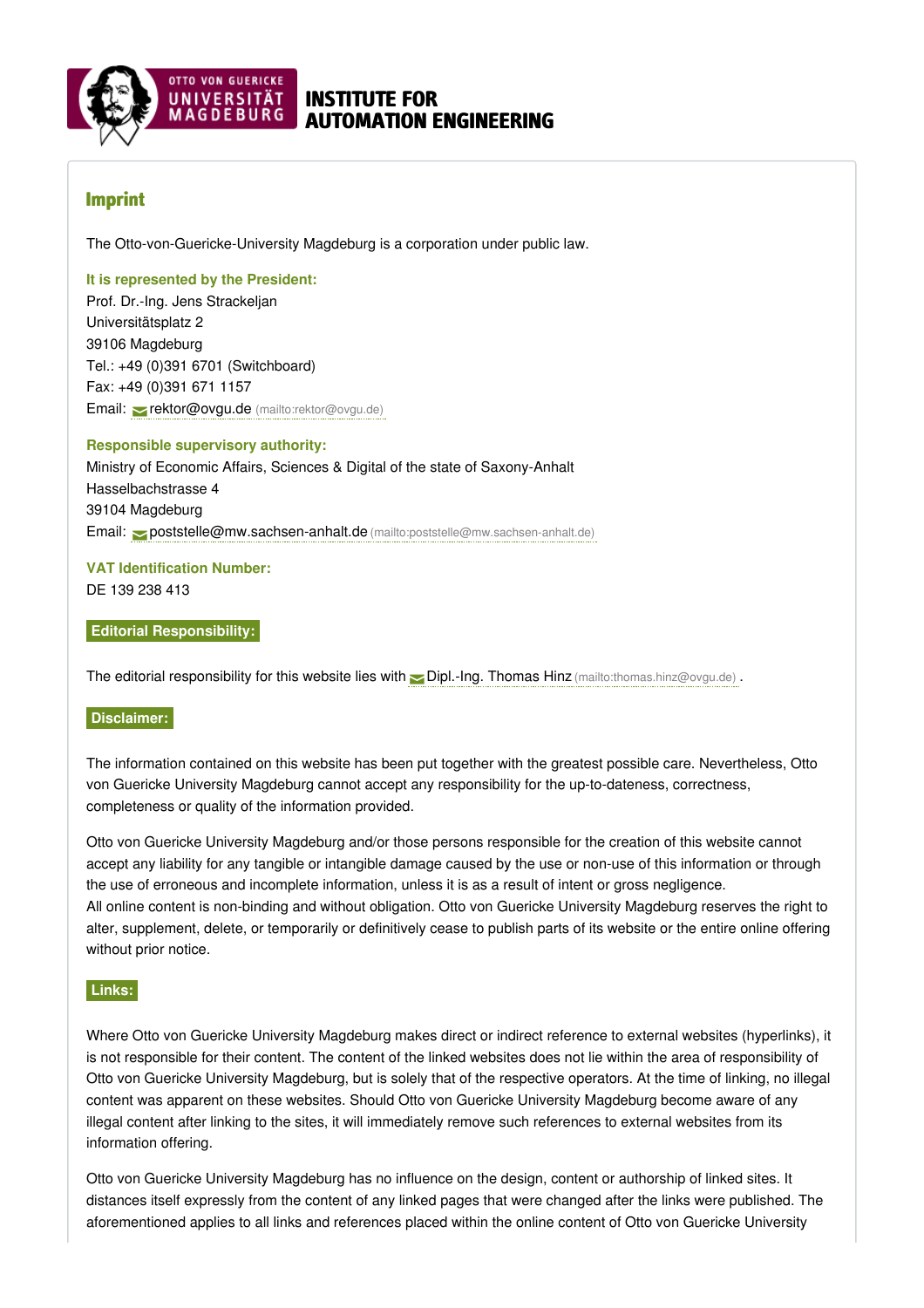Magdeburg as well as to third-party entries in any visitor books, discussion forums, link directories and mailing lists set up by the respective author, and in the content of all other forms of database to which write access is enabled. For illegal, erroneous or incomplete content and especially for damage arising from the use or non-use of information offered of this kind, only the provider of the site to which a link is posted shall be liable.

**Copyright and trademark law:**

The logo of Otto von Guericke University Magdeburg is registered as a protected wordmark and logo.

Otto von Guericke University Magdeburg strives to respect the copyright of the images, graphics, sound files, video sequences and text used by it (hereafter referred to as "objects"), to use objects created internally or to make recourse to objects in the public domain.

All of the logos and trademarks that appear on this website that may possibly be protected by third parties are subject to the provisions of the relevant trademark law as applicable and the rights of ownership of the relevant registered owner. A mere reference to the logos and trademarks does not mean that these are not protected by third party rights.

The copyright for objects on this website created by Otto von Guericke University Magdeburg lies solely with Otto von Guericke University Magdeburg.

Without the approval of Otto von Guericke University Magdeburg the reproduction or use of such objects in other electronic or printed publications is not permissible.

### **Data Protection:**

In accordance with § 13, para 1, line 1 of the German Telemedia Act, the service provider must notify the user in a generally comprehensible form at the start of use of, among other things, the type, scope and purpose of the collection and use of personal data, if no such notification has already taken place.

Otto von Guericke University Magdeburg processes data solely according to the relevant provisions of the law protecting the personal data of citizens (DSG-LSA) as applicable.

To the extent that within the online content of Otto von Guericke University Magdeburg personal or business data (email addresses, names, addresses) may be entered, the disclosure of this data by the user is expressly on a voluntary basis. The use of all services offered is, where technically possible, also permitted without entering such data / by entering anonymous data or a pseudonym. The use by third parties of the contact details published as part of the site credits, or similar information such as postal addresses, telephone and fax numbers, and email addresses, for the transmission of information that has not expressly been requested is not permitted. We expressly reserve the right to take legal steps against the senders of so-called spam emails in the event of any infringement of this ban.

Further information on the university's online presence ›(technology, content, layout and information for administrators and editors) [\(https://www.ovgu.de/Impressum/Hinweise+zum+Impressum.html\)](https://www.ovgu.de/Impressum/Hinweise+zum+Impressum.html) of Otto von Guericke University Magdeburg.

#### **Address**

## **Institute for Automation Engineering**

Otto-von-Guericke-University Magdeburg Universitätsplatz 2 39106 Magdeburg Building 07/ Building 10